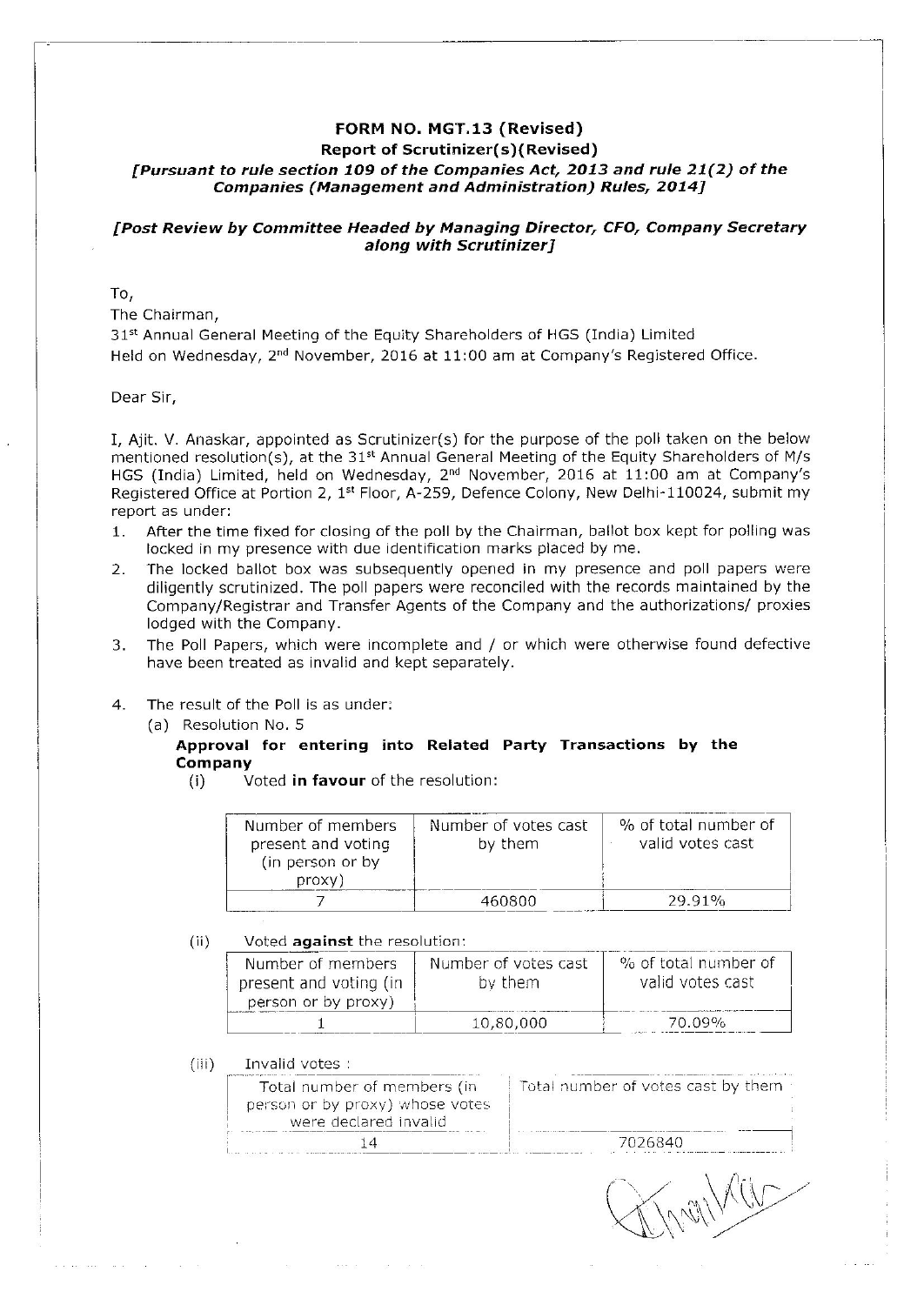- 5. A Compact Disc (CD) containing a list of equity shareholders who voted "FOR", "AGAINST" and those whose votes were declared invalid for each resolution is enclosed.
- The poll papers and all other relevant records were sealed and handed over to the Company Secretary/Director authorized by the Board for safe keeping. 6.

Thanking you,

. . . . . **. . . . . . .** . . . .

Place: New Delhi Dated: 04.11.2016

Yours faithfully,

(Ajit. V. Anaskar) Name/s and Signature/s of the Scrutinizer/s

 $\frac{1}{2}$  and  $\frac{1}{2}$  and  $\frac{1}{2}$  . In (